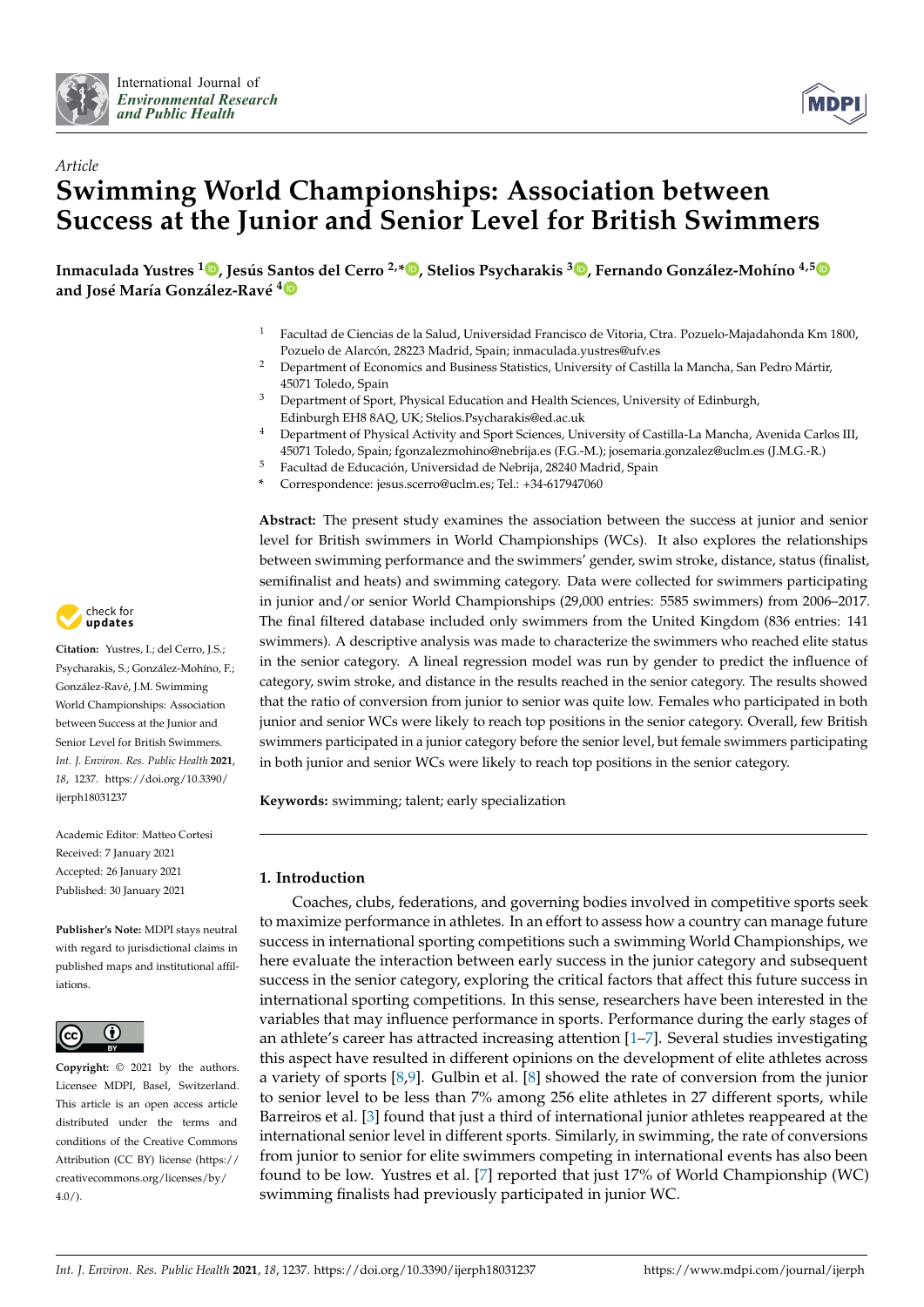Some prospective studies have shown that many successful young athletes do not attain the same level of success when they reach adulthood. Moreover, those who maintain the same level are shown to follow performance progression trajectories that are generally nonlinear and that poorly predict complex ascending and descending career oscillations [\[9\]](#page-6-3). Costa et al. [\[9\]](#page-6-3), tracking childhood to adulthood data on swimmers' performances, found a constantly changing trajectory. In this sense, it is important to examine why an elite sport system in a given country is successful in specific sports and to explore the relationship between elite sport policy systems related to talent identification programs and success in international competitions.

Nevertheless, due to the increasing competition between nations for medals at major international events such as the WCs and Olympic Games [\[10\]](#page-6-5), many national sporting organizations have invested their available resources more effectively by identifying talented athletes well in advance [\[11](#page-6-6)[,12\]](#page-6-7). Talent identification programs aim to identify athletes with high potential for success in senior elite sports [\[13\]](#page-6-8). As a result of such programs, early specialization usually leads to heavier loads of training during the early stages of development of swimmers. This trend towards early specialization generally leads to a greater demand for a commitment by young athletes, creating much more physical, psychological, and social pressure [\[6\]](#page-6-9). The objective of early specialization is to produce and prepare world-class athletes in the shortest possible time, regardless of any negative consequences to their health and development.

Within the United Kingdom (UK), British Swimming [\(https://www.britishswimming.](https://www.britishswimming.org) [org\)](https://www.britishswimming.org), the national governing body for swimming, is implementing new long-term training programs with a focus on support resources and services for individual athletes and teams as well as on how these services can been delivered. This has to do with "medal conversion," or going from talented performer to podium placement [\[14\]](#page-6-10). Pollock et al. [\[15\]](#page-6-11) evaluated 18 elite British swimmers of different event specialties over a season. The individual training programs were documented by surveying the coaches, focusing more on the exercises performed, the content of training, and terminology habitually used by coaches than on giving a clue about the policymakers on the early success in junior category and subsequent success in senior category of British elite swimming.

Yustres et al. [\[16\]](#page-6-12), analyzing the performance-progression model of the European countries that participated in the WCs from 2006 to 2017, concluded that European countries with swimmers achieving optimal performance in the Junior WCs had a better chance of reaching the top 5 positions in the medal ranking at the Senior WCs. The present research investigates one of the best European countries in recent competition, i.e., the UK.

The UK scored the highest number of medals won in Europe during the last Swimming WC (Budapest, October 2018), European Championship (Glasgow, December 2019), and Olympic Games (Rio de Janeiro, August 2016). Thus, benefits can result from further exploring these achievements and finding any possible reasons and emerging patterns that lead to winning medals in both junior and senior swimming categories. Such analyses could be useful in identifying general success patterns, improving talent identification, and developing specific strategies for swimmers' improvements.

One limitation of existing research is that only two studies available have examined the influence of performance in junior swimmers from all the WC competitions held, including the same swimmers' results in elite senior categories, using a multivariate approach [\[7](#page-6-1)[,17\]](#page-7-0). The study of Yustres et al. [\[7\]](#page-6-1) focused on swimmers who reached the finals in WCs while the study of Yustres et al. [\[17\]](#page-7-0) analyzed all the participants in WCs regardless of whether they reached the finals or not.

Yustres et al. [\[18\]](#page-7-1) found that better performance at the junior WC meant higher standards in the senior WC to be more likely in all swimmers participating in this championship from 2006 to 2017. Moreover, an optimal annual performance progression from junior WC positively affected the chances of success at the senior WC.

Therefore, given the scant evidence linking early success in the junior category to subsequent success in the senior category in specific and successful national participants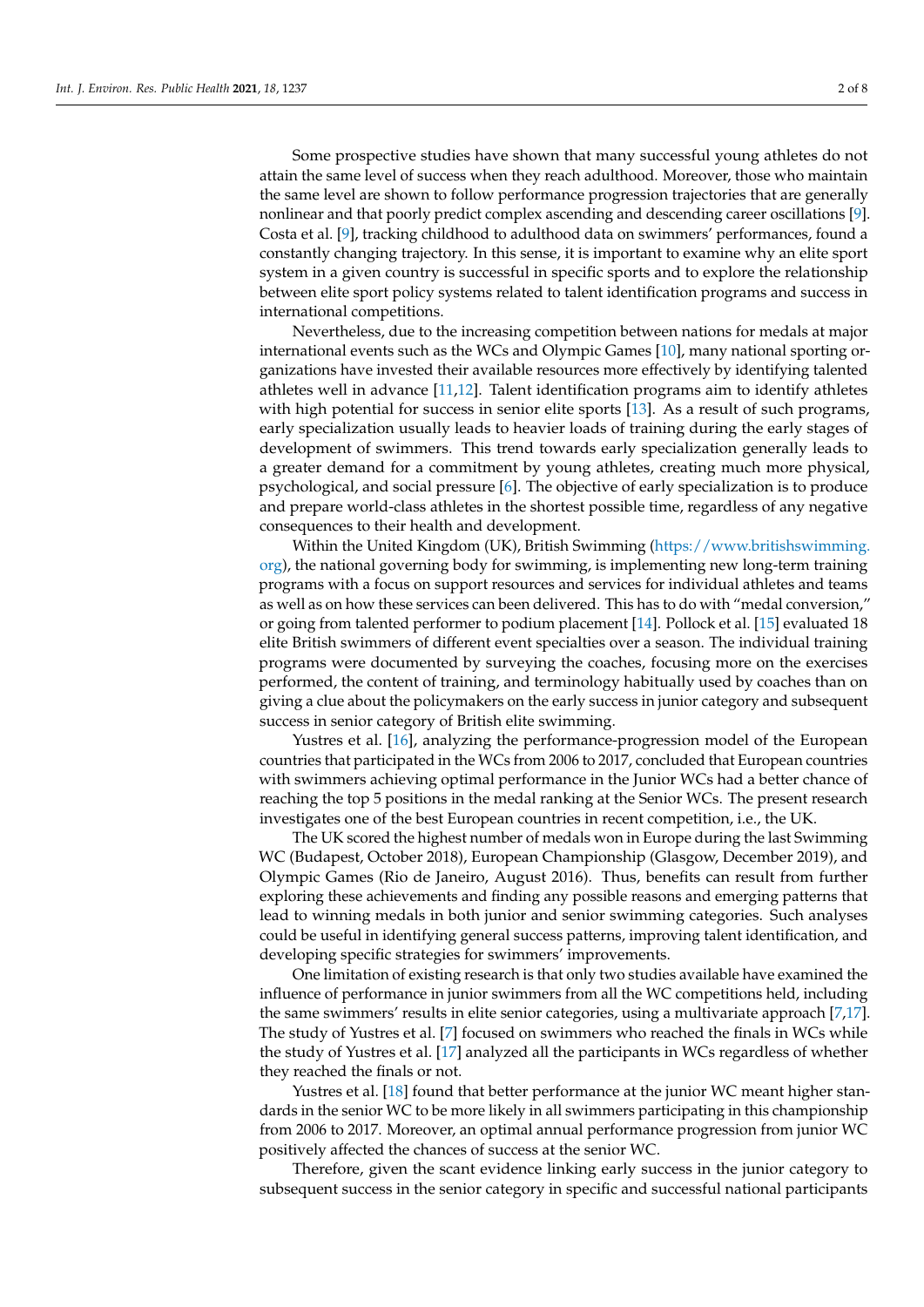such as the UK, the aim of the present study was to provide a swimming-specific approach to examining the links between junior and senior success of British elite swimmers. This entails exploring the effects of gender, swim stroke, distance, status (finalist, semifinalist and heats), and category on swimmers' performances.

# **2. Materials and Methods**

#### *2.1. Participants and Measures*

To assess the relationship between participation in junior WCs and success in senior WCs, we conducted an observational retrospective study, using historical data from the FINA official results websites of the 2007, 2009, 2011, 2013, 2015 and 2016 WCs and 2006, 2008, 2011, 2013, 2015 and 2017 junior WCs. The University Ethical Committee approved this study. Informed consent from participants was unnecessary because the data were publicly available. The data (29,928 entries related to 5992 swimmers) were obtained from the International junior Swimming Categories [\(http://www.fina.org/results\)](http://www.fina.org/results).

## *2.2. Design and Procedures*

Raw data (29,928) were divided first into three categories: Category 1 (C1), swimmers who participated in senior WCs without previous participation in junior WCs ( $N = 3371$ ); Category 2 (C2), swimmers who participated only in junior WCs ( $N = 1916$ ); Category 3 (C3), swimmers who participated in senior WCs with previous participation in junior  $WCs$  ( $N = 705$ ). Each entry included the following variables: name, race time, position, status (highest finishing position: final (3), semifinal (2), heats (1), country, gender (1 male, 2 females), distance, swim stroke, age, and year of competition. The distances analyzed were 50, 100, 200, 400, 800, 1500 freestyle (swim stroke 1); 50, 100 and 200 backstrokes (swim stroke 2)/breaststroke (swim stroke 3)/butterfly (swim stroke 4); and 200 and 400 individual medley (swim stroke 5). It bears mentioning that the first junior WCs took place in 2006. The data were therefore selected according to swimmers' age to include only those who could have participated in the junior category due to their year of birth.

In this study, the final filtered database included only British swimmers who participated in junior and/or senior WCs (830 entries: 141 swimmers). Of these swimmers, 77 were from C1, 53 from C2, and 11 from C3.

# *2.3. Statistical Analysis*

The race times were standardized by means of Z-time scores to compare swimmers' times without any effects from gender, swim stroke, or distance. The Z-time scores were calculated by using the annual best performance of each swimmer, as follows:

$$
Z_{ij} = \frac{X_{ij} - \overline{X}_i}{\sigma_i}
$$

where  $j$  = individual,  $i$  = group by gender, swim stroke, and distance.

The descriptive statistics (mean, standard deviation, and frequencies) were calculated for all variables. To estimate the effect of category and style in the results reached in senior category, we applied a linear regression model. This model indicates the importance of some predictors (independent variables such as category or swim stroke) on the dependent variable (Z-time) when accounting for swimmers that participated in both junior and senior WCs [\[19\]](#page-7-2). The Durbin–Watson test was used to check for collinearity effects. The models were run for each gender without problems of heteroscedasticity in residuals or multicollinearity among regressors [\[19\]](#page-7-2). The following multiple linear regression model was used:

$$
Z\textrm{-time} = \beta 0 + \beta 1 \bullet \textrm{Cat} + \beta 2 \bullet \textrm{St}1 + \beta 3 \bullet \textrm{St}2 + \beta 4 \bullet \textrm{St}3 + \beta 5 \bullet \textrm{St}4 + \beta 6 \bullet \textrm{St}5 + \epsilon i
$$

where: Cat = category (dummy variable with 0 for swimmers competing in junior categories and 1 for swimmers competing only in senior categories); St = Swim stroke defined as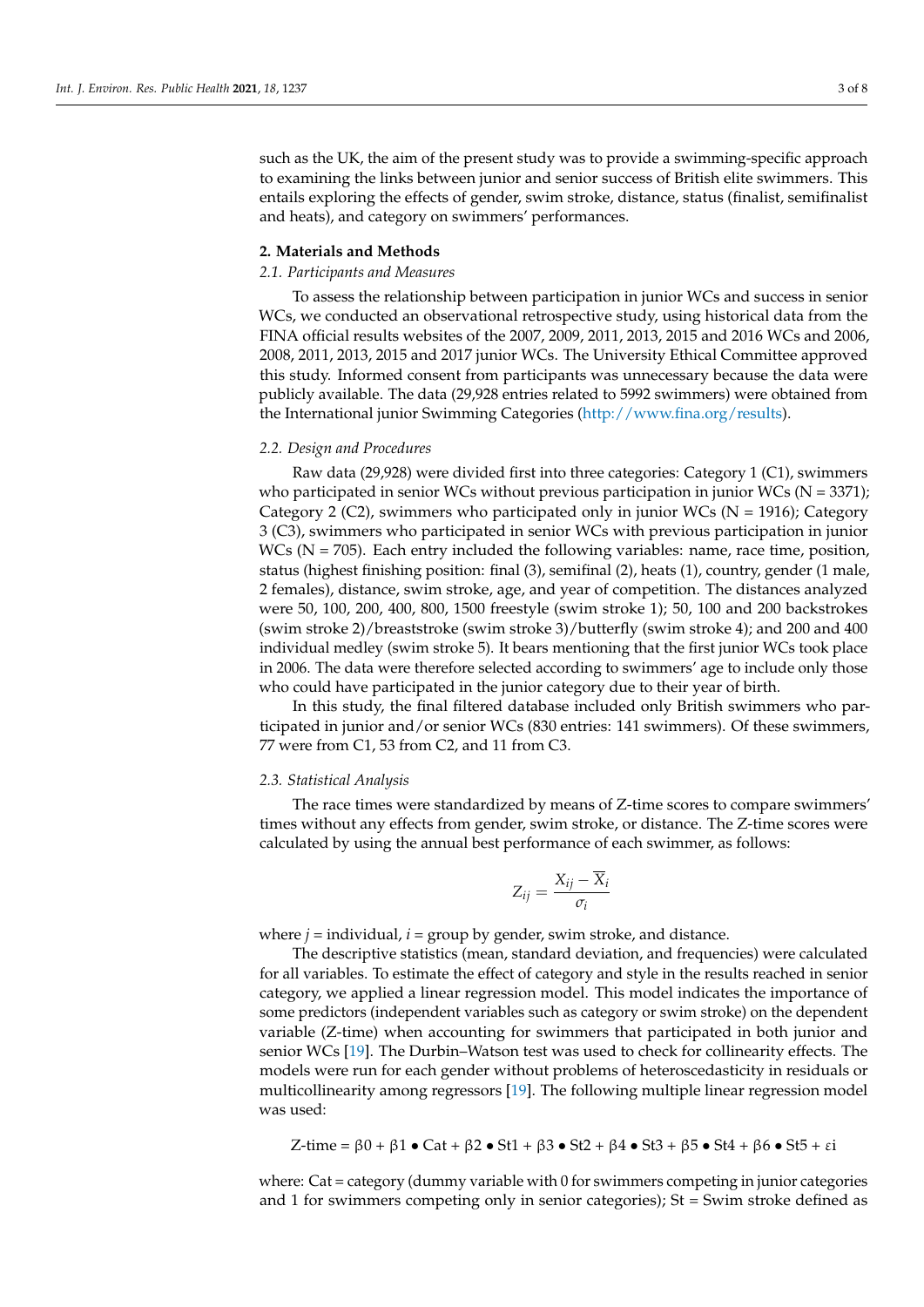a dummy variable with 5 categories, as explained above (Swim stroke 1,2,3,4,5); β0 is the intercept of the regression model;  $\beta x$  are the effects of the regressors; and  $\varepsilon i$  is the disturbance term.

The effect size (ES) was calculated for a given  $\mathbb{R}^2$  using Cohen's f2. The ES interpretation was based on the following range values:  $0.02$  = small effect,  $0.15$  = medium effect, 0.35 = large effect (Cohen, 1984). All the statistical analyses were made using Excel spreadsheets and the SPSS 24.0 (IBM Corp., Armonk, NY, USA). The level of significance was set at  $p \leq 0.05$ .

## **3. Results**

## *3.1. British Swimmers in Junior and Senior WCs*

Of the 5585 swimmers participating in WCs, 141 were British (70 males and 71 females). Of these, 81 swimmers (57.44%) competed in WCs (C1) and 60 (42.55%) in junior WCs (C2), with just 11 of those C1 and C2 swimmers participating in both categories (C3). Therefore, just 18.33% of British junior swimmers participated later in senior WCs.

As we sought to examine the effect of early success of British elite swimmers, we focused our further analysis on the 11 swimmers from the C3 category. Eight of those swimmers reached the finals with maximum status as juniors and/or seniors, two reached the semifinal, and one participated in the heats. Of the eight finalists, two reached the finals only in junior WCs, one only in senior WCs, and five in both junior and senior (J&S) WCs. When the semifinals were used as the maximum status, both swimmers participated just in junior WCs. Besides, swimmers whose maximum status corresponded to the heats participated in both J&S WCs.

# *3.2. Characterization by Distance and Swim Stroke*

Descriptive data for British swimmers are presented in Table [1,](#page-3-0) expressed as a percentage of total swimmers in each stroke, distance, those who reached the finals, and percentage of females.

| <b>Distance</b>                   | Swim<br><b>Stroke</b> | N of Participants<br>by Gender | % of Swimmers | <b>Final Reached</b>    |  |
|-----------------------------------|-----------------------|--------------------------------|---------------|-------------------------|--|
| $50 \text{ m}$ (n = 6, 5 W, 1 M)  | 1                     | 1W                             | 9.09          |                         |  |
|                                   | $\overline{2}$        | 2 W                            | 18.18         |                         |  |
|                                   | 3                     | $\theta$<br>$\theta$           |               | $2 W (33.3\%)$          |  |
|                                   | 4                     | 3(2 W, 1 M)                    | 27.27         |                         |  |
|                                   | 5                     | n/a<br>n/a                     |               |                         |  |
| $100 \text{ m}$ (n = 6, 5 W, 1 M) | 1                     | 3 (2 W/1 M)                    | 27.27         |                         |  |
|                                   | 2                     | 3 (2 W/1 M)                    | 27.27         |                         |  |
|                                   | 3                     | 1 W                            | 9.09          | 4 (3 W, 1 M,            |  |
|                                   | 4                     | $\Omega$                       | 0.00          | $50\%)$                 |  |
|                                   | 5                     | n/a                            | n/a           |                         |  |
| $200 \text{ m}$ (n = 6, 5 W, 1 M) | 1                     | 3(1 W/2 M)                     | 27.27         |                         |  |
|                                   | $\overline{2}$        | 3(1 W/2 M)                     | 27.27         |                         |  |
|                                   | 3                     | 3 (2 W/1 M)                    | 27.27         | 7 (4 W, 3 M,<br>77.77%) |  |
|                                   | $\overline{4}$        | 4(3 W/1 M)                     | 36.36         |                         |  |
|                                   | 5                     | 3(1 W/2 M)                     | 27.27         |                         |  |
| $400 \text{ m}$ (n = 6, 5 W, 1 M) | 1                     | 2(1 W/1 M)                     | 18.18         |                         |  |
|                                   | $\overline{2}$        | n/a                            | n/a           |                         |  |
|                                   | 3                     | n/a                            | n/a           | 3 M (75%)               |  |
|                                   | 4                     | n/a                            | n/a           |                         |  |
|                                   | 5                     | 2(1 W/1 M)                     | 18.18         |                         |  |

<span id="page-3-0"></span>**Table 1.** Characterization of C3 British swimmers by distance and swim stroke.

Style 1: freestyle; style 2: backstroke; style 3: breaststroke; style 4: butterfly: style 5 individual medleys; "W" Number of females; "M" Number of males.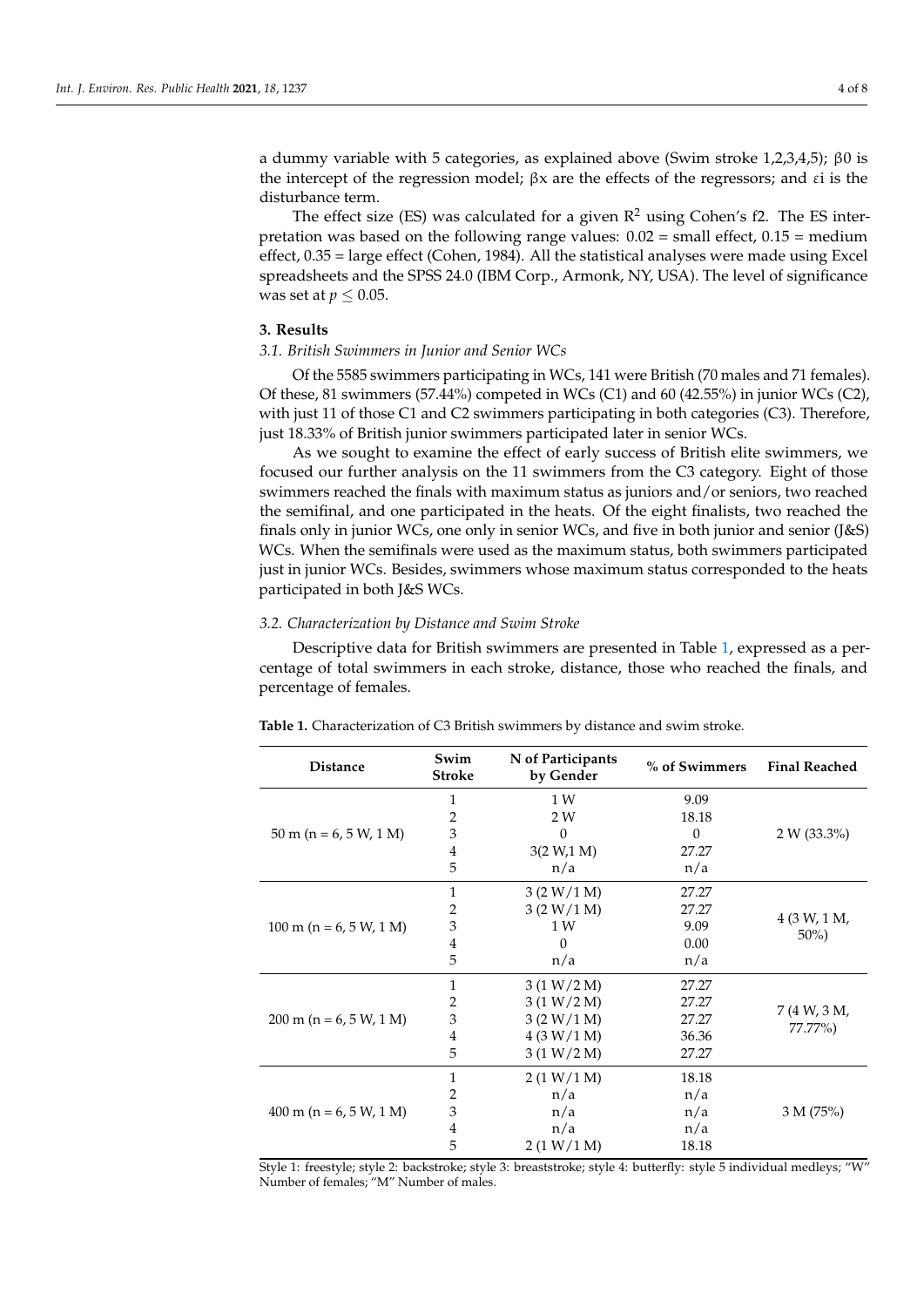No swimmers were registered for 800 m and 1500 m events.

#### *3.3. Regression Model*

The results of the linear regression enabled us to estimate the effect of category, gender, and style in the results reached for the senior category by male and female swimmers (see Table [2\)](#page-4-0). The regression models for both sexes of swimmers were statistically significant  $(F = 17.693; p < 0.001; R^2 = 0.188; ES = 0.23; and F = 23.896; p < 0.001; R^2 = 0.213; ES = 0.27,$ respectively) and showed that style was a significant variable (*p<* 0.05) in both cases, except for swim stroke 1 (variable excluded from both models as it did not meet the collinearity assumptions) and swim stroke  $5 (p = 0.068$  and  $p = 0.584$  for males and females, respectively). In addition, the regression model for female swimmers showed a significant effect of category variable  $(p = 0.009; B = 0.199)$ , suggesting that British females competing in the junior finals were more likely than males to compete also in the senior finals (see Table [2\)](#page-4-0).

|         | <b>Swim Stroke</b> | <b>Statistics</b> |           |          |             | 95% CI for B   |                |
|---------|--------------------|-------------------|-----------|----------|-------------|----------------|----------------|
| Gender  |                    | B                 | <b>SE</b> | T        | Sig.        | Lower<br>Limit | Upper<br>Limit |
| Males   | Constant           | 0.515             | 0.202     | 2.553    | $0.011*$    | 0.118          | 0.911          |
|         | Category           | 0.081             | 0.110     | 0.734    | 0.463       | $-0.136$       | 0.297          |
|         | 2                  | $-1.095$          | 0.149     | $-7.371$ | $0.000$ *** | $-1.387$       | $-0.803$       |
|         | 3                  | $-0.959$          | 0.145     | $-6.594$ | $0.000$ *** | $-1.245$       | $-0.673$       |
|         | 4                  | $-1.085$          | 0.166     | $-6.544$ | $0.000$ *** | $-1.411$       | $-0.759$       |
|         | 5                  | $-0.291$          | 0.159     | $-1.832$ | 0.068       | $-0.604$       | 0.021          |
| Females | Constant           | 0.170             | 0.141     | 1.204    | 0.229       | $-0.107$       | 0.447          |
|         | Category           | 0.199             | 0.076     | 2.611    | $0.009**$   | 0.049          | 0.350          |
|         | 2                  | $-0.839$          | 0.103     | $-8.108$ | $0.000$ *** | $-1.042$       | $-0.636$       |
|         | 3                  | $-0.802$          | 0.116     | $-6.890$ | $0.000$ *** | $-1.031$       | $-0.574$       |
|         | 4                  | $-0.801$          | 0.116     | $-6.906$ | $0.000$ *** | $-1.029$       | $-0.573$       |
|         | 5                  | $-0.074$          | 0.134     | $-0.547$ | 0.584       | $-0.338$       | 0.191          |

<span id="page-4-0"></span>**Table 2.** Coefficients from linear regression model.

Statistical significance level: \* *p* < 0.05; \*\* *p* < 0.01; \*\*\* *p* < 0.001; Swim stroke 2: backstroke; 3: breaststroke; 4: Butterfly; 5: individual medley.

## **4. Discussion**

The primary aim of the present study was to examine the link between junior and senior success at the elite level for British swimmers. The results revealed that the majority of British swimmers competed at the WC level in just one category (i.e., either junior or senior) during their career, making the ratio of conversion from junior to senior elite level quite low. Swimmers who reached the final in the junior category were more likely to compete also as seniors, compared to those who reached the semifinal or heats as juniors. Moreover, swimmers participating in both categories were likely to reach the finals at maximum status during their careers.

The low rate of conversion from junior to senior level in British swimmers in the present study (18.33%) is consistent with the results of Yustres et al. [\[7\]](#page-6-1), who analyzed finalists from all the countries participating in WCs (conversion rate of 17%). The results from a different study for the World Junior Athletics Championships (WJC) showed that about two-thirds of the winners and medalists showed no major success as seniors [\[20\]](#page-7-3). These results agree with Gulbin et al. [\[8\]](#page-6-2), who also found that the developmental linearity evident from junior to senior was quite rare (less than 7%) across 256 elite athletes in 27 different sports. Some authors have speculated that performance at the youth level is relatively independent of long-term potential due to the highly complex and nonlinear nature of athlete development [\[21–](#page-7-4)[23\]](#page-7-5). These speculations roughly coincide with our results in which just 18.33% of junior swimmers reached finally significant performance in the senior category.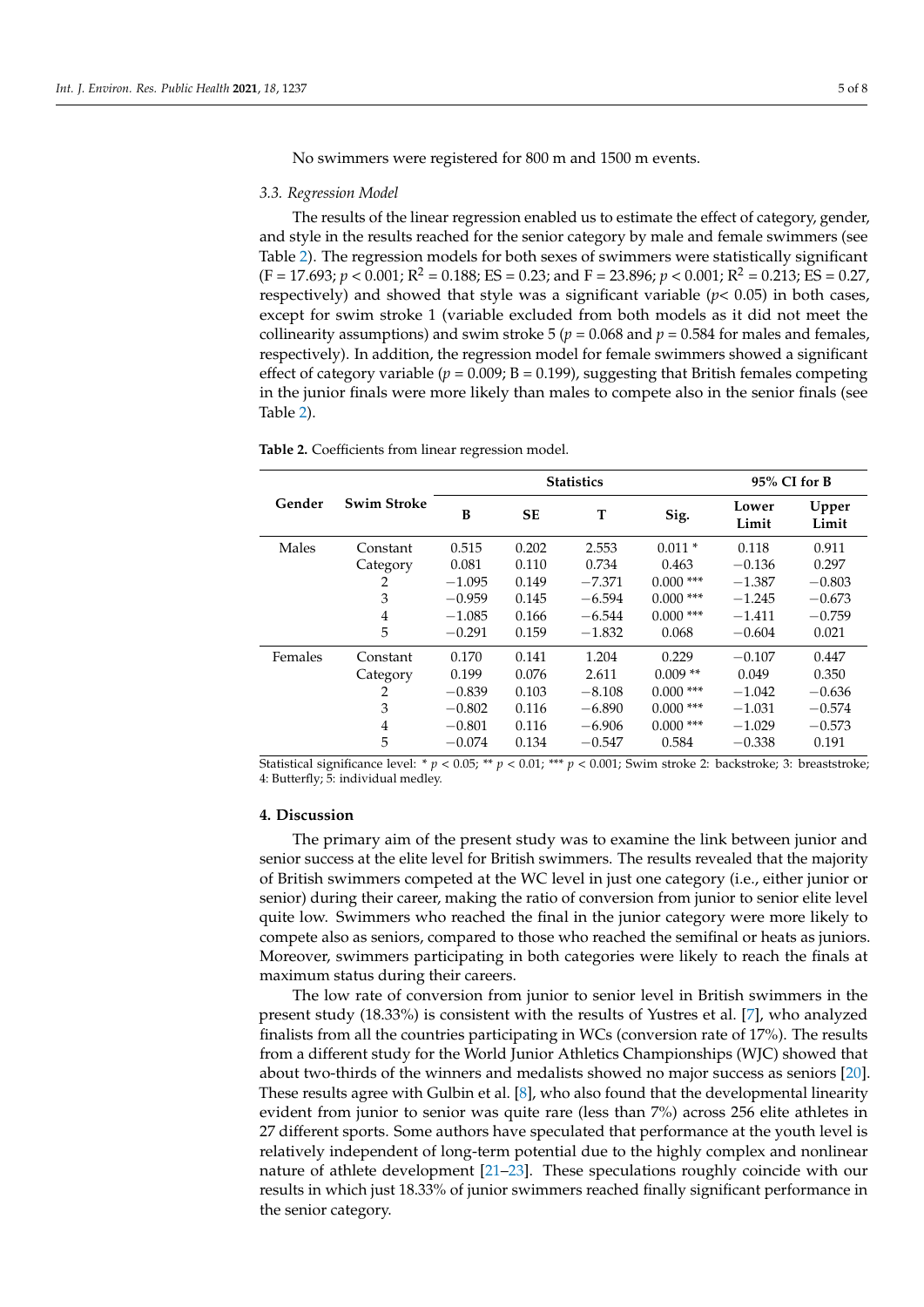Nevertheless, our analysis revealed that most of swimmers who participated in both categories reached a WC final during their careers. Moreover, swimmers who reached the finals as juniors were more likely to participate later as seniors. Consistent with this, West et al. [\[24\]](#page-7-6) suggested that swimmers' early success does become a significant factor in achieving better results at the senior level. A similar study reported that athletes who won medals or made the finals at the WJC in athletics, and who stayed in the sport, were more

Despite the above, the conversion ratio from junior to senior is still quite low. Success itself is one factor, but multiple other factors may affect a swimmer's career at the personal and sporting support level. Thus, British swimming may benefit from exploring in further depth the possible factors contributing to the success of the British swimmers who reached the elite level as seniors, but also the reasons for those who did not make it to that level. This would boost the chances of achieving a higher conversion ratio.

likely to go on to be successful athletes at the senior global level, compared to those who

did not make the finals at the WJC [\[25\]](#page-7-7).

In terms of event distance, in line with the study of Yustres et al. [\[7\]](#page-6-1), our results showed that most British swimmers who reached the finals had competed in 200 m events. However, it is necessary to clarify that this could be due to the participation in multiple events of one (or more) high-level swimmer(s). Moreover, the largest proportion of swimmers competing in both categories was reached for those who competed in 200 m events.

The results also indicated that the percentage of females who reached the finals decreased as the event distance increased. That is, women reached the finals mostly in 50, 100 and 200 m events. In this respect, it would be informative in future studies to analyze the age of the first participation as well as the years of experience for both males and females. These results match those of Knechtle et al. [\[26\]](#page-7-8) relating swimming performance between males and females and confirming that the sex difference decreased as the race distance lengthened in elite swimming. The sex difference in relation to pool swimming and open-water swimming performance depends largely on the parameters analyzed, according to Knechtle et al. [\[26\]](#page-7-8) (i.e., competition level, swimming stroke, and distance). It may also depend on the psychological interaction between the two sexes concerning the feeling of being better than your competitors [\[27\]](#page-7-9).

Several factors may be important in the link between early and later success in elite competitions. In the present study, apart from the C3 swimmers analyzed, another 5 male and 7 females swimmers managed to enter the finals as juniors but did not compete at WCs as seniors. It is not clear whether these swimmers had quit swimming, were injured or were simply not successful enough to qualify for senior WCs. Similarly, of the 60 swimmers who participated in senior WCs, 49 did not participate in junior WCs. We have analyzed all the data available on British swimmers competing in junior and senior WCs, but we could not determine whether some swimmer development was haphazard, or even random, creating champions by chance whereas others cases were planned, systematic, and developmentally appropriate.

Therefore, several limitations that could provide information from a wider number of factors affecting swimmer's career should be considered in future studies. The analysis of specific individual training programs of elite British swimmers according to the transition from junior to senior could provide clues concerning the success of these swimmers. Pollock et al. [\[15\]](#page-6-11), analyzing the distance-specific training load of 18 British elite swimmers, reported data of annual and weekly training load and content compared with swimmers competing in sprint, middle-, and long-distance events. The inclusion of data for the Olympic Games could afford a larger picture of the long-term swimmers' development in Britain.

The present research provides information to policymakers about the early success in junior category and subsequent success in senior category of Britain in elite swimming. In this respect, the governing body should explore the critical success factors which will enable Britain to assess how best to manage its future success in an increasingly competitive international environment.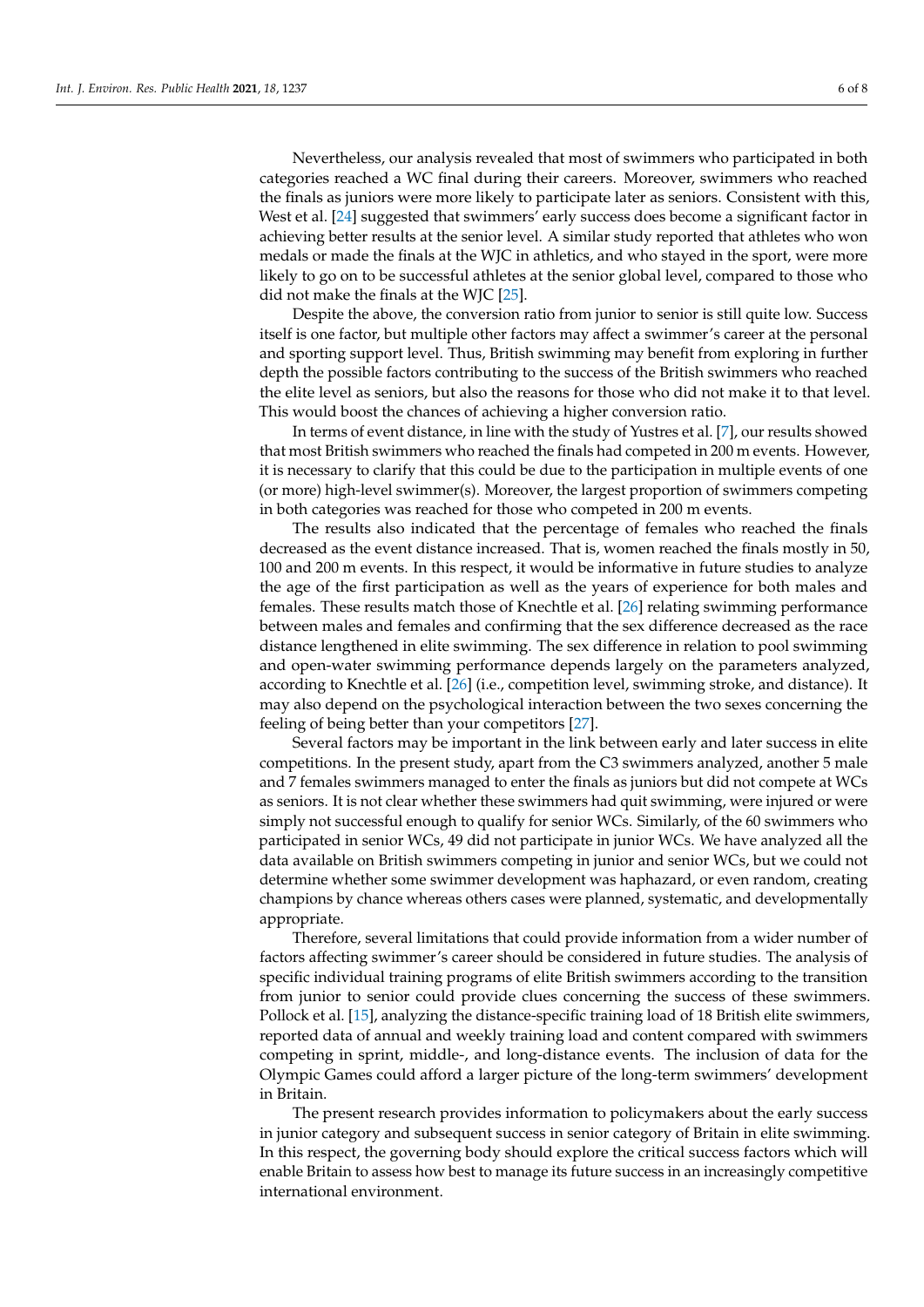Future investigations into this topic should determine the long-term effects of individual elite swimmers and their specific trajectories related to training programs and training practices of world class athletes in successful countries in swimming, as well as the effects of interactions between different factors which have effects on the sport system of a country.

## **5. Conclusions**

The number of swimmers who participated in a junior category before a senior category was quite low and the governing body should explore the critical factors influencing the interaction between early success in junior categories and subsequent success in senior categories in this country. In addition, females who participated in both junior and senior WCs were likely to reach top positions in the senior category.

**Author Contributions:** Conceptualization, I.Y., S.P. and F.G.-M.; Methodology, I.Y., J.S.d.C.; Software, J.S.d.C.; Validation, I.Y. and S.P.; Formal Analysis, I.Y., J.S.d.C.; Investigation, I.Y., S.P., F.G.-M.; Resources, I.Y.; Data Curation, I.Y., J.S.d.C.; Writing—Original Draft Preparation, I.Y., S.P., J.M.G.-R.; Writing—Review and Editing, I.Y., S.P., J.M.G.-R.; Visualization, I.Y., J.M.G.-R.; Supervision, I.Y., J.M.G.-R. All authors have read and agreed to the published version of the manuscript.

**Funding:** This work was financed by groups grants from the University of Castilla-La Mancha and co-financed by the European Union through the European Regional Development Fund (Project reference: 2020-GRIN-29082). Research Group: Grupo de Investigación del Sector Servicios (GISS).

**Acknowledgments:** There is no prior publication of the results in abstract form or in proceedings. This research did not receive any specific grant from funding agencies in the public, commercial, or not-for-profit sectors.

**Conflicts of Interest:** The authors declare no conflict of interest.

# **References**

- <span id="page-6-0"></span>1. Côté, J. The influence of the family in the development of talent in sport. *Sport Psychol.* **1999**, *13*, 395–417. [\[CrossRef\]](http://doi.org/10.1123/tsp.13.4.395)
- 2. Hill, G. Youth sport participation of professional baseball players. *Sociol. Sport J.* **1993**, *10*, 107–114. [\[CrossRef\]](http://doi.org/10.1123/ssj.10.1.107)
- <span id="page-6-4"></span>3. Barreiros, A.; Côté, J.; Fonseca, A.M. From early to adult sport success: Analysing athletes' progression in national squads. *Eur. J. Sport Sci.* **2014**, *14*, 178–182. [\[CrossRef\]](http://doi.org/10.1080/17461391.2012.671368) [\[PubMed\]](http://www.ncbi.nlm.nih.gov/pubmed/24444203)
- 4. Boccia, G.; Moisè, P.; Franceschi, A.; Trova, F.; Panero, D.; La Torre, A.; Cardinale, M. Career performance trajectories in track and field jumping events from youth to senior success: The importance of learning and development. *PLoS ONE* **2017**, *12*, 1.
- 5. Lloyd, R.; Oliver, J.; Faigenbaum, A.; Howard, R.; Croix, M.; Williams, C.; Best, T.; Alvar, B.; Micheli, L.; Thomas, D.; et al. Long-term athletic development: Part 1: A pathway for all youth. *J. Strength Cond. Res.* **2015**, *29*, 1439–1450. [\[CrossRef\]](http://doi.org/10.1519/JSC.0000000000000756)
- <span id="page-6-9"></span>6. Neeru, J.; Dugas, L.; LaBella, C. Sports Specialization in Young Athletes: Evidence-Based Recommendations. *Sports Health* **2013**, *5*, 251–257.
- <span id="page-6-1"></span>7. Yustres, I.; Martín, R.; Fernández, L.; González-Ravé, J.M. Swimming championship finalist positions on success in international swimming competitions. *PLoS ONE* **2017**, *11*, 1–12. [\[CrossRef\]](http://doi.org/10.1371/journal.pone.0187462)
- <span id="page-6-2"></span>8. Gulbin, J.; Weissensteiner, J.; Oldenziel, K.; Gagné, F. Patterns of performance development in elite athletes. *Eur. J. Sport Sci.* **2013**, *13*, 605–614. [\[CrossRef\]](http://doi.org/10.1080/17461391.2012.756542)
- <span id="page-6-3"></span>9. Costa, M.; Marinho, D.; Bragada, J.; Silva, A.; Barbosa, T. Stability of elite freestyle performance from childhood to adulthood. *J. Sports Sci.* **2011**, *11*, 1–7. [\[CrossRef\]](http://doi.org/10.1080/02640414.2011.587196)
- <span id="page-6-5"></span>10. Bosscher, V.; Bottenburg, M.; Shibli, S. A Conceptual Framework for Analysing Sports Policy Factors Leading to International Sporting Success. *Eur. Sport Manag. Quart.* **2006**, *6*, 185–215. [\[CrossRef\]](http://doi.org/10.1080/16184740600955087)
- <span id="page-6-6"></span>11. Vaeyens, R.; Lenoir, M.; Williams, A.; Philippaerts, R. Talent identification and promotion programmes of Olympic athletes. *J. Sports Sci.* **2009**, *27*, 1367–1380. [\[CrossRef\]](http://doi.org/10.1080/02640410903110974) [\[PubMed\]](http://www.ncbi.nlm.nih.gov/pubmed/19787538)
- <span id="page-6-7"></span>12. Allen, S.; Vandenbogaerde, T.; Pyne, D.; Hopkins, W. Predicting a nation's Olympic-qualifying swimmers. *Int. J. Sports Physiol. Perform.* **2015**, *10*, 431–435. [\[CrossRef\]](http://doi.org/10.1123/ijspp.2014-0314) [\[PubMed\]](http://www.ncbi.nlm.nih.gov/pubmed/25365394)
- <span id="page-6-8"></span>13. Allen, S.; Vandenbogaerde, T.; Hopkins, W. Career performance trajectories of Olympic swimmers: Benchmarks for talent development. *Eur. J. Sport Sci.* **2014**, *14*, 643–651. [\[CrossRef\]](http://doi.org/10.1080/17461391.2014.893020) [\[PubMed\]](http://www.ncbi.nlm.nih.gov/pubmed/24597644)
- <span id="page-6-10"></span>14. Seiler, S. Evaluating the (Your Country Here) Olympic Medal Count. *Int. J. Sports Physiol. Perform.* **2013**, *8*, 203–210. [\[CrossRef\]](http://doi.org/10.1123/ijspp.8.2.203) [\[PubMed\]](http://www.ncbi.nlm.nih.gov/pubmed/23428493)
- <span id="page-6-11"></span>15. Pollock, S.; Gaoua, N.; Johnston, M.J.; Cooke, K.; Girard, O.; Mileva, K.N. Training Regimes and Recovery Monitoring Practices of Elite British Swimmers. *J. Sports Sci. Med.* **2019**, *18*, 577–585.
- <span id="page-6-12"></span>16. Yustres, I.; del Cerro, J.S.; González-Mohíno, F.; Peyrebrune, M.; González-Ravé, J.M. Comparing the Pathway to Success in European Countries Competing in the Swimming World Championships. *Front. Psychol.* **2019**, *10*, 1437. [\[CrossRef\]](http://doi.org/10.3389/fpsyg.2019.01437)